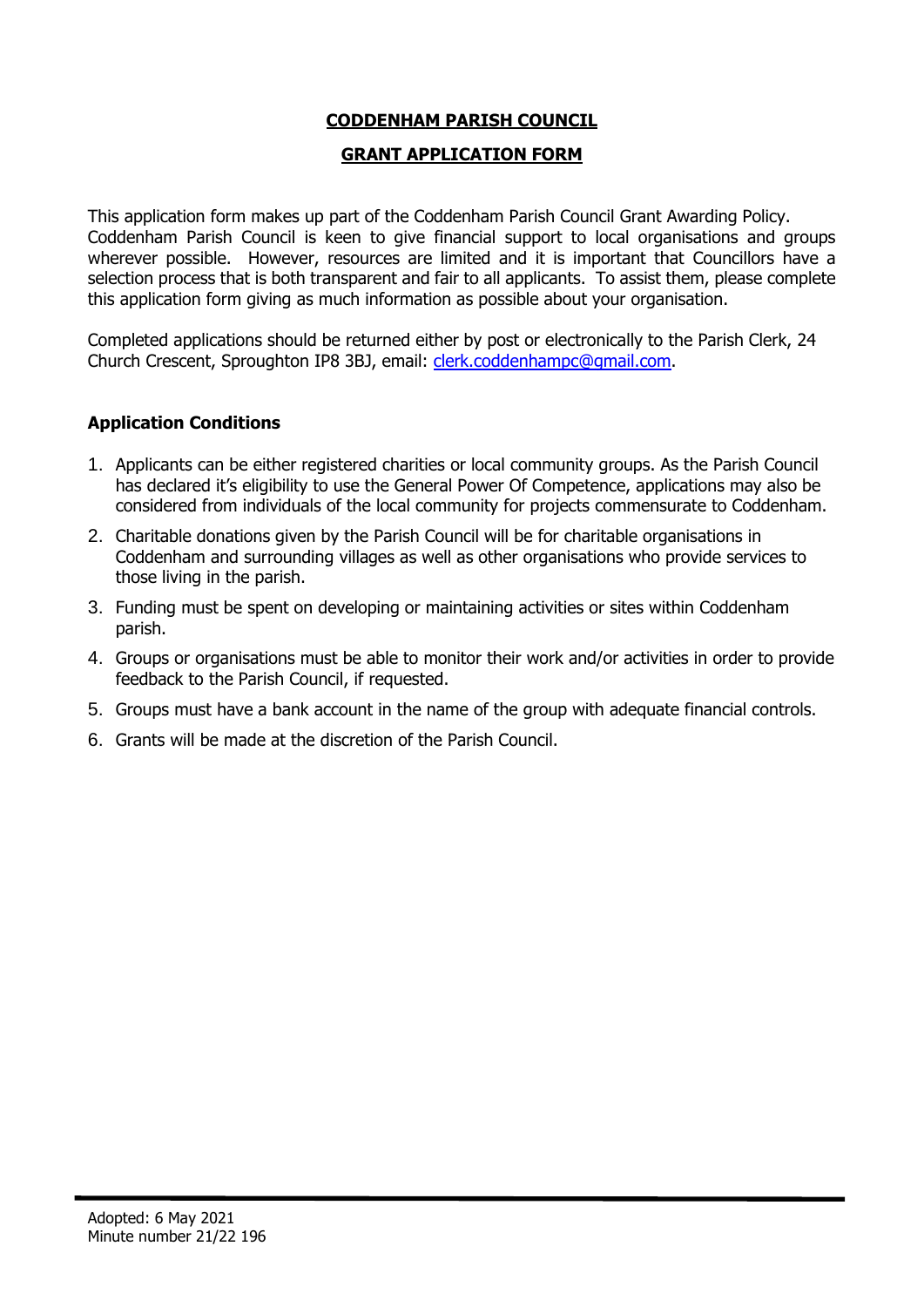# **Details of Group/Organisation / Individual Applying for Grant**

| <b>Name of Group/Organisation/Individual:</b>                                                       |  |  |
|-----------------------------------------------------------------------------------------------------|--|--|
|                                                                                                     |  |  |
| How much grant funding are you requesting?<br>£                                                     |  |  |
|                                                                                                     |  |  |
| Please give brief details of how the grant will be spent                                            |  |  |
|                                                                                                     |  |  |
|                                                                                                     |  |  |
|                                                                                                     |  |  |
|                                                                                                     |  |  |
|                                                                                                     |  |  |
| Who is the person accountable for this grant to be our main contact?                                |  |  |
|                                                                                                     |  |  |
| Position in group/organisation                                                                      |  |  |
|                                                                                                     |  |  |
| <b>Contact Details</b>                                                                              |  |  |
|                                                                                                     |  |  |
|                                                                                                     |  |  |
|                                                                                                     |  |  |
| Postcode:                                                                                           |  |  |
| Email:                                                                                              |  |  |
| Tel:                                                                                                |  |  |
| Mobile:                                                                                             |  |  |
| Are you a registered charity, if so, please state your charity number?                              |  |  |
| Yes                                                                                                 |  |  |
|                                                                                                     |  |  |
| <b>No</b>                                                                                           |  |  |
| Does your group/organisation have a set of rules? If so, please enclose a                           |  |  |
| copy or a link to your website where these are displayed. This applies to your<br>first application |  |  |
|                                                                                                     |  |  |
| Yes                                                                                                 |  |  |
| <b>No</b>                                                                                           |  |  |
|                                                                                                     |  |  |